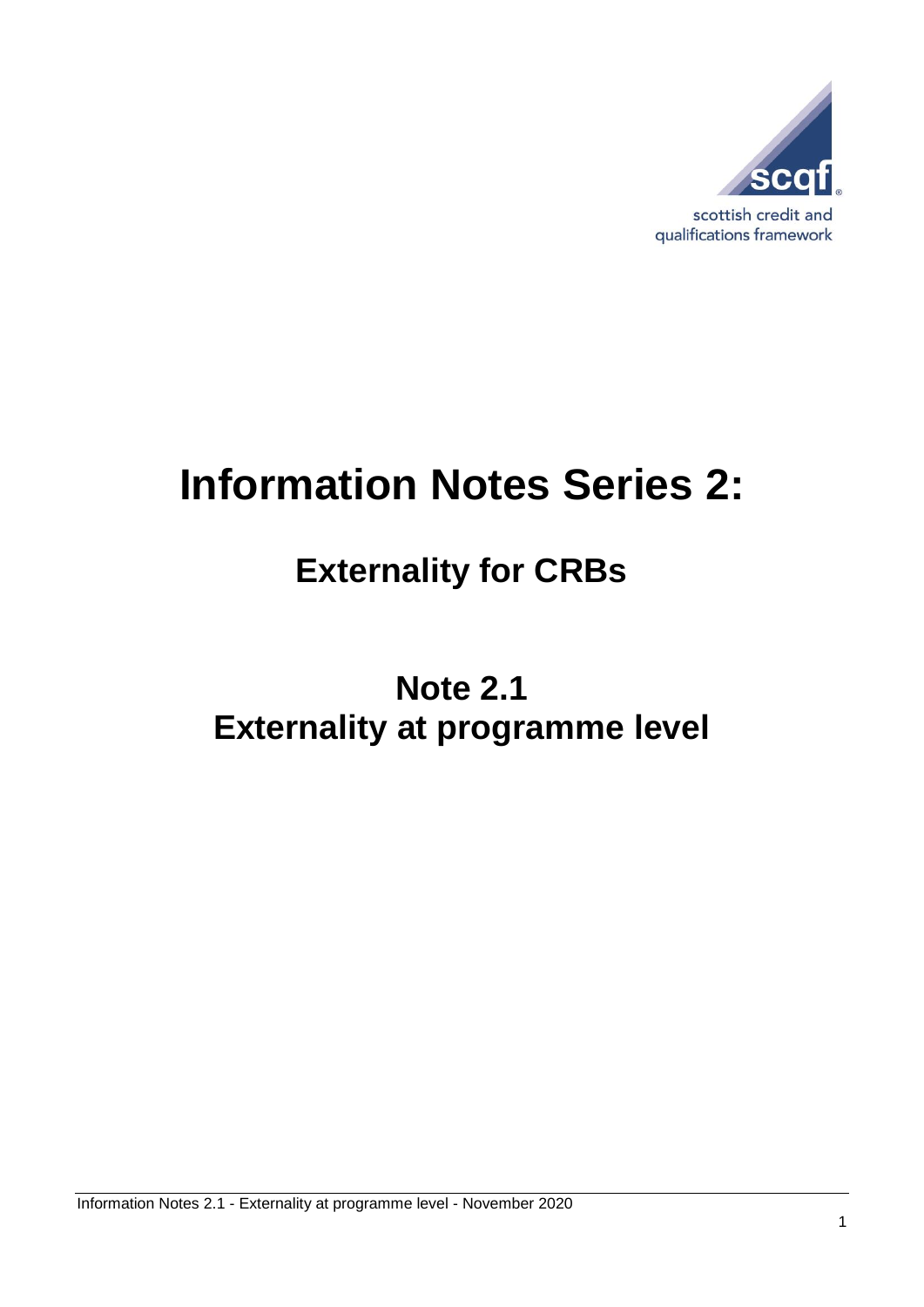## **Information Note 2.1**

### **Externality for CRBs**

### **Externality at programme level**

### **November 2020**

This information note supplements the principles and guidance within the SCQF Handbook available from [www.scqf.org.uk](http://www.scqf.org.uk/)

SCQFP Approved CRBs should also refer to the SCQF Quality Assurance Model (QAM) available from [www.scqf.org.uk](http://www.scqf.org.uk/)

**This note is the first of two notes about Externality for CRBs one discussing externality at programme level and one discussing externality at systems level.**

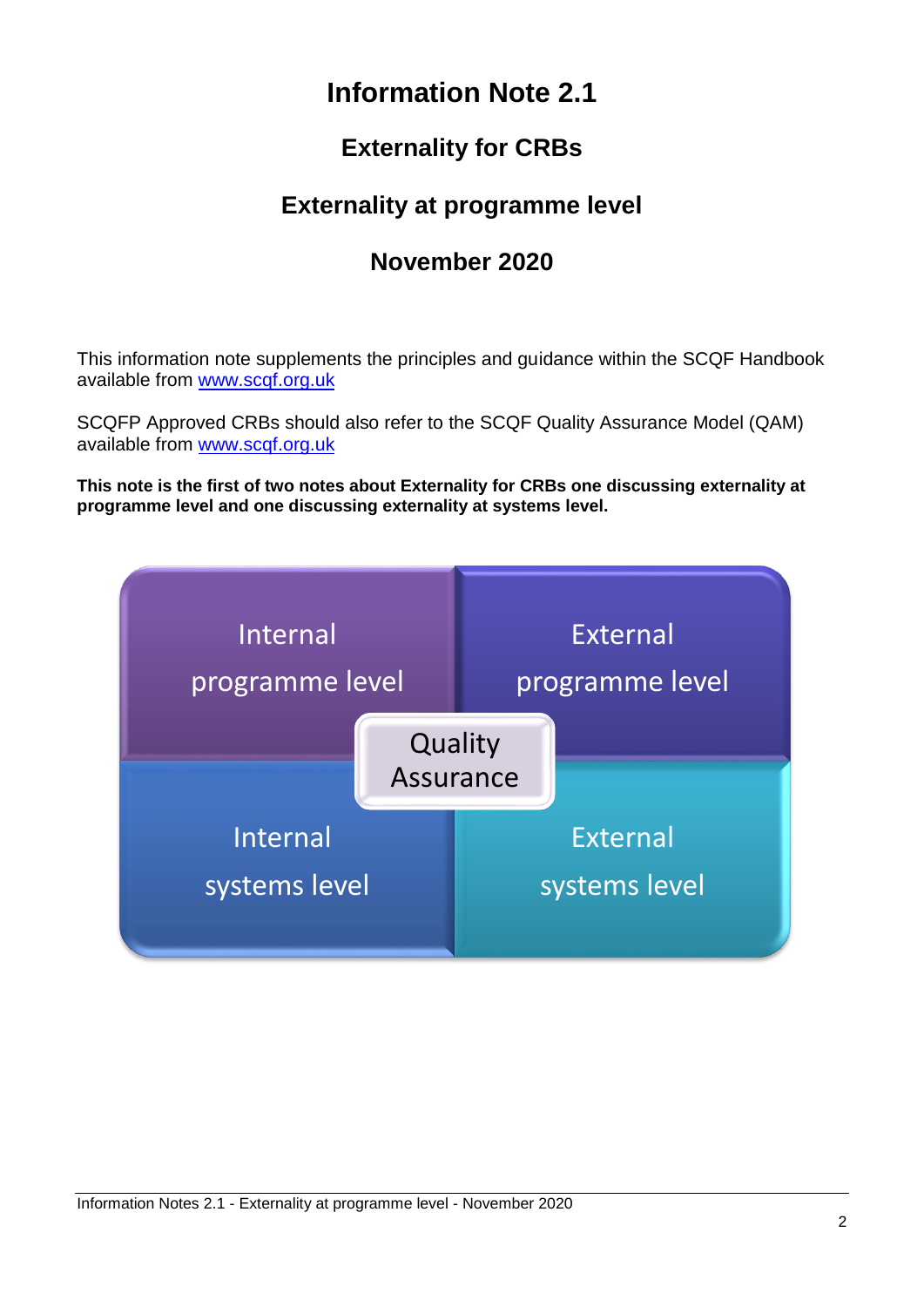



There are internal and external aspects to the quality assurance arrangements noted in the SCQF Handbook and in the Quality Assurance Model for SCQFP Approved Credit Rating Bodies. This note attempts to further explain the external aspects of quality assurance (commonly referred to as 'externality') and to provide some guidance around the types of activities that might be put in place by CRBs to meet the principles.

In the SCQF Handbook externality is included in:

#### *Principle 9*

*Credit Rating Bodies must establish rigorous and appropriate systems for credit rating, including systems of internal and external quality assurance and arrangements for retention of evidence confirming decisions on level and credit.*

It is also included at principles 14 and 15 in relation to working with third parties:

#### *Principle 14*

*Credit Rating Bodies must ensure that Third Party organisations submit information, and documented evidence of, their assessment processes, including arrangements relating to the internal and external quality assurance of assessment decisions.*

#### *Principle 15*

*The Credit Rating Body must ensure that the Third Party provides details of auditing/quality assurance of their systems including appropriate externality*

it is important that as a CRB you understand what externality means for you in terms of setting up the quality assurance system around your credit rating activities. In addition, if you offer, or are planning to offer, a third party credit rating service it is important that you are clear what you will accept from a third party in terms of what they have in place to demonstrate externality.

There is no prescribed model for quality assurance so what externality looks like for a CRB will differ depending on your organisation's existing systems and structures, the sector you may be in, the types of programmes that you might offer, as well as the other awarding bodies and quality assurance bodies that you may work with.

This note aims to give you some areas to consider when you are thinking about the external element in your processes at programme level.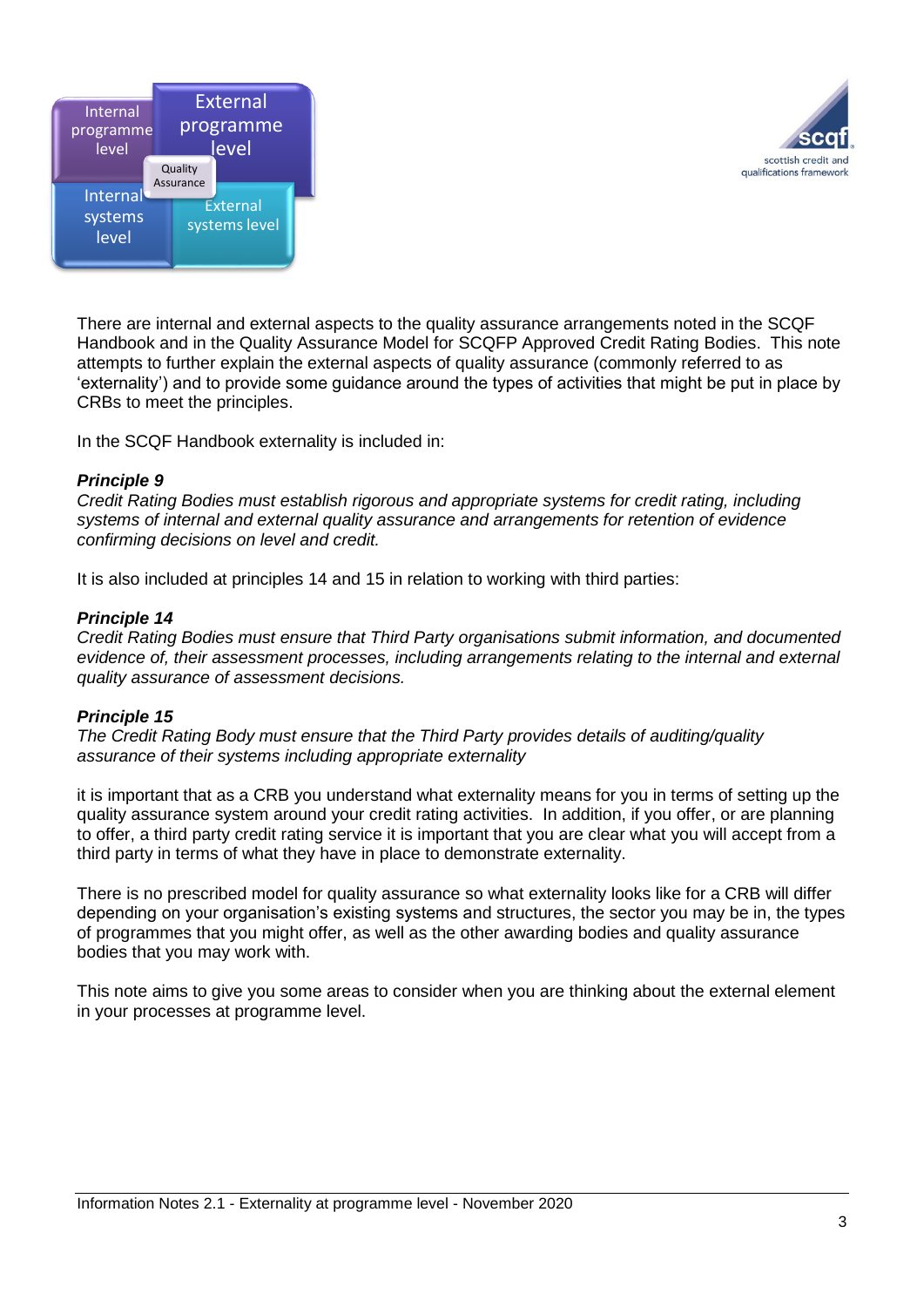



#### Externality at programme level

Most Credit Rating Bodies will be very familiar with externality at programme level within their organisation. You might work with a number of other awarding or professional bodies that provide those external checks. However, if you are applying to become a CRB or you are a CRB new to credit rating then you may not have such systems in place for those programmes you will credit rate that are not currently scrutinised by an external body and you will need to put these in place.

This is mainly about the lifecycle of your programmes and the assessment decisions and credit rating decisions. So internally you may already have checks and balances at different stages of that lifecycle including everything you do from design through credit rating approval, delivery to certification. These checks and balances could include for example monitoring of delivery and assessment, internal verification of assessment decisions, annual reviews of programme delivery, learner feedback.

When it comes to looking at externality at programme level - the easiest way to think about this is to ask where you involve an external view or judgement in the lifecycle of your programmes:

Many of you will have included an external view or judgement at various points such as:

- External input on approval and validation panels (you may have differently titled panels/committees) such as employers, sector bodies, professional bodies
- An external view of assessment decisions (this is sometimes referred to as external verification or may be part of an external examiner system)
- An external person on credit rating panels
- External representatives on programme review panels such as employers, sector body representatives, professional body representatives

It will be important to ensure that any external person on these committees or providing comment on your programmes has the necessary subject/sector expertise. If they are to be involved in credit rating panels or commenting on levels and credit values then they should also have a good working knowledge of SCQF, its principles and level descriptors. You may need to provide some training in this area.

If you work for a large organisation, potentially the external view at some points could be provided by someone who is still within your organisation if those individuals are not involved in the development or delivery of the programme in any way. However, this can be tricky and must be carefully managed to ensure that they are providing true externality and they are not involved in any aspect of the delivery or internal quality assurance of the programmes. You will also need to ensure they have the necessary subject expertise and if they are to be on a credit rating panel the necessary experience and training in credit rating and using the SCQF.